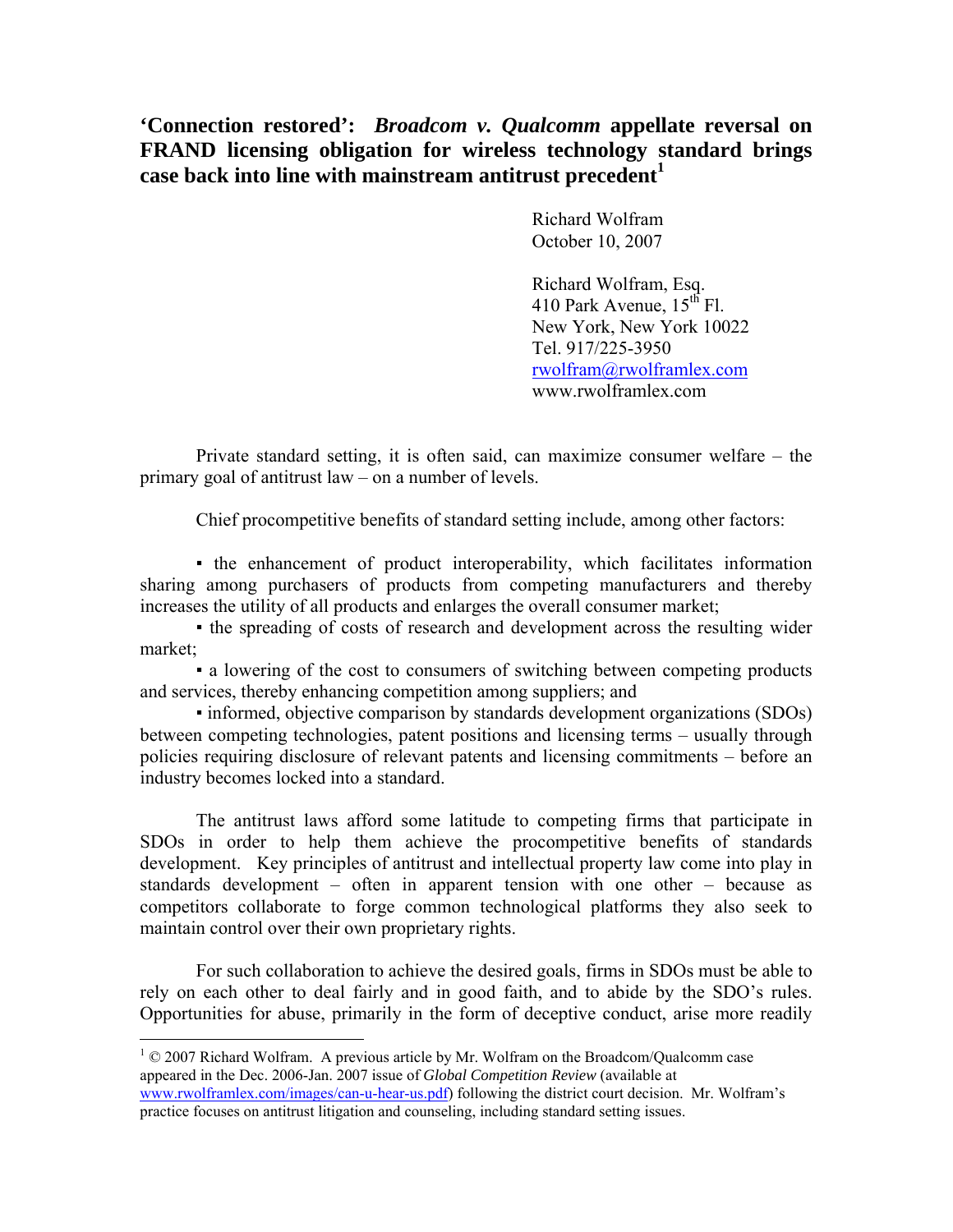and can more easily be concealed in standard setting than in the "rough and tumble" of natural competition.

"The competitive risk [in SDOs]," explains one leading authority, "is that the misrepresentation will cause a standard-setting organization to adopt a standard it otherwise would have rejected, and that the adoption of that standard will in turn confer on the defendant market power it would not otherwise have obtained." To safeguard against such abuse, SDO rules typically require participants to disclose any intellectual property rights that are essential to the standard, as it is being developed, and to agree to license any technology that becomes incorporated into and is essential to the standard on fair, reasonable and non-discriminatory (FRAND) terms.

If abuse of the standard setting process is tolerated, firms will decline to participate and the promised efficiencies will fail to materialize – to the ultimate detriment of consumers. So, antitrust law has an important role to play in ensuring that the standards development process itself is neither distorted nor hijacked through intentional abuse by any participant in the process. For this reason, monopolization law (based on deception as the predicate exclusionary conduct) is regularly applied in this context. The challenge for courts is to balance IP law and antitrust – on the one hand promoting proprietary technological innovation, on the other ensuring that the collaborative process of standard setting is conducted openly, transparently and without deliberate distortion.

Recently, two cases in particular – *FTC v. Rambus Inc.* and *Broadcom v. Qualcomm* – highlight the procompetitive benefits of standard setting and also the antitrust pitfalls for SDO participants who fail to disclose intellectual property rights essential to a developing standard or breach their commitment to license on FRAND terms any IP essential to the standard. Also – and this is of signal importance to global firms – competition agency concern over the antitrust implications of standard setting now appears officially to have hit European shores, and the focus is on the conduct of these same two companies: In August and October 2007, respectively, the European Commission opened investigations into the licensing practices of Rambus and Qualcomm, based on facts substantially similar to those at issue in the FTC and Broadcom cases.

## *In re Rambus*

In August 2006, the Federal Trade Commission – which does not set precedent for the federal courts, but is viewed as authoritative in antitrust law and has significant enforcement and judicial expertise in standard setting – unanimously found Rambus, a developer of technology for dynamic access random memory (DRAM), liable for monopolization through abuse of standard setting. Reversing the administrative court below, the FTC held that Rambus, in contravention of the disclosure rules and the reasonable expectations of the other members of the SDO, had deliberately failed to disclose intellectual property rights it had in DRAM technology which was then chosen to comprise a standard by an SDO in which it participated.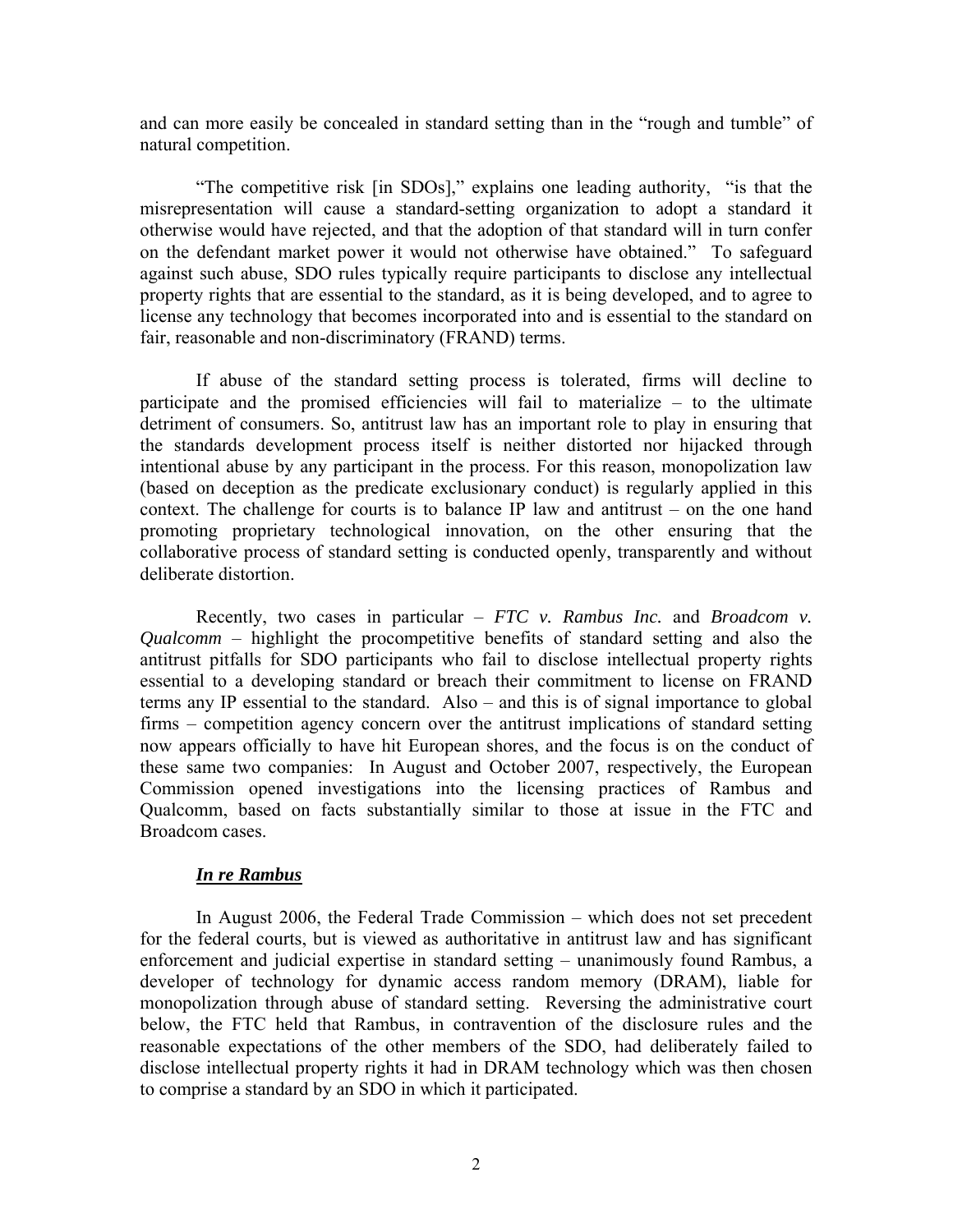The FTC reasoned that Rambus had engaged in "patent ambush" through a course of dealing over several years in which it disregarded the SDO's disclosure obligations; deceived the other members; took advantage of their expectations; misled them to believe that it was not seeking patents that would be covered by standards decided on by the SDO; and even collected information about the pending standards and amended its relevant patent applications to ensure that subsequently issued patents would cover the ultimate standards. Recognizing both the procompetitive benefits and the potential for anticompetitive abuse in standard setting, and emphasizing the need for "procedures that prevent the standard-setting process from being biased by members with economic interests in stifling product competition," the FTC rejected Rambus's argument that its IP rights, including trade secret protection for its patent applications, trumped the SDO's rules.

Rambus had urged the FTC not to apply the balancing test of procompetitive efficiencies and anticompetitive harms outlined in *U.S. v. Microsoft*, but to apply instead the "profit sacrifice" test most recently applied by the Supreme Court in *Verizon v. Trinko* (which dealt with a claim of monopolization based on a unilateral refusal to deal). Under the profit sacrifice test, a monopolist's conduct is deemed exclusionary only if it would have been unprofitable for it to engage in the conduct but for an expectation that its conduct would exclude rivals and enable it to recoup its losses through the acquisition of long-run monopoly power. Rambus contended that its conduct was not exclusionary because it had no such expectation in keeping information about its patent applications secret and refusing to share that information with competitors. Rather, it said, its conduct was beneficial to itself regardless of what happened at the SDO or to its competitors.

The FTC reasoned that the profit sacrifice test is inappropriate when the conduct reduces consumer welfare but is inexpensive to execute, and so does not involve a significant profit sacrifice. Instead, it concluded, where conduct may have imposed substantial costs on rivals and contributed significantly to the creation of monopoly power, without reducing prices or causing the defendant to forgo sales or even spend substantial funds beyond what it otherwise would have spent (as happened in *Rambus*), the correct approach is to evaluate whether the monopolist's conduct on balance harms competition. Rambus has now appealed the FTC's decision to the Court of Appeals for the District of Columbia – the same court which decided *U.S. v. Microsoft*.

## *Broadcom v. Qualcomm*

Last month, in *Broadcom v. Qualcomm* (3<sup>rd</sup> Cir., Sept. 4, 2007), a Third Circuit appellate panel reversed in relevant part the lower court's decision dismissing claims that Qualcomm, a cellular communications technology company, had violated the antitrust laws – in particular, Section 2 of the Sherman Act – when it reneged on its commitment to license on FRAND terms any technology essential to certain wireless standards developed by the SDOs in which it participated. In reinstating key claims of monopolization and attempted monopolization, the appellate decision restored order in a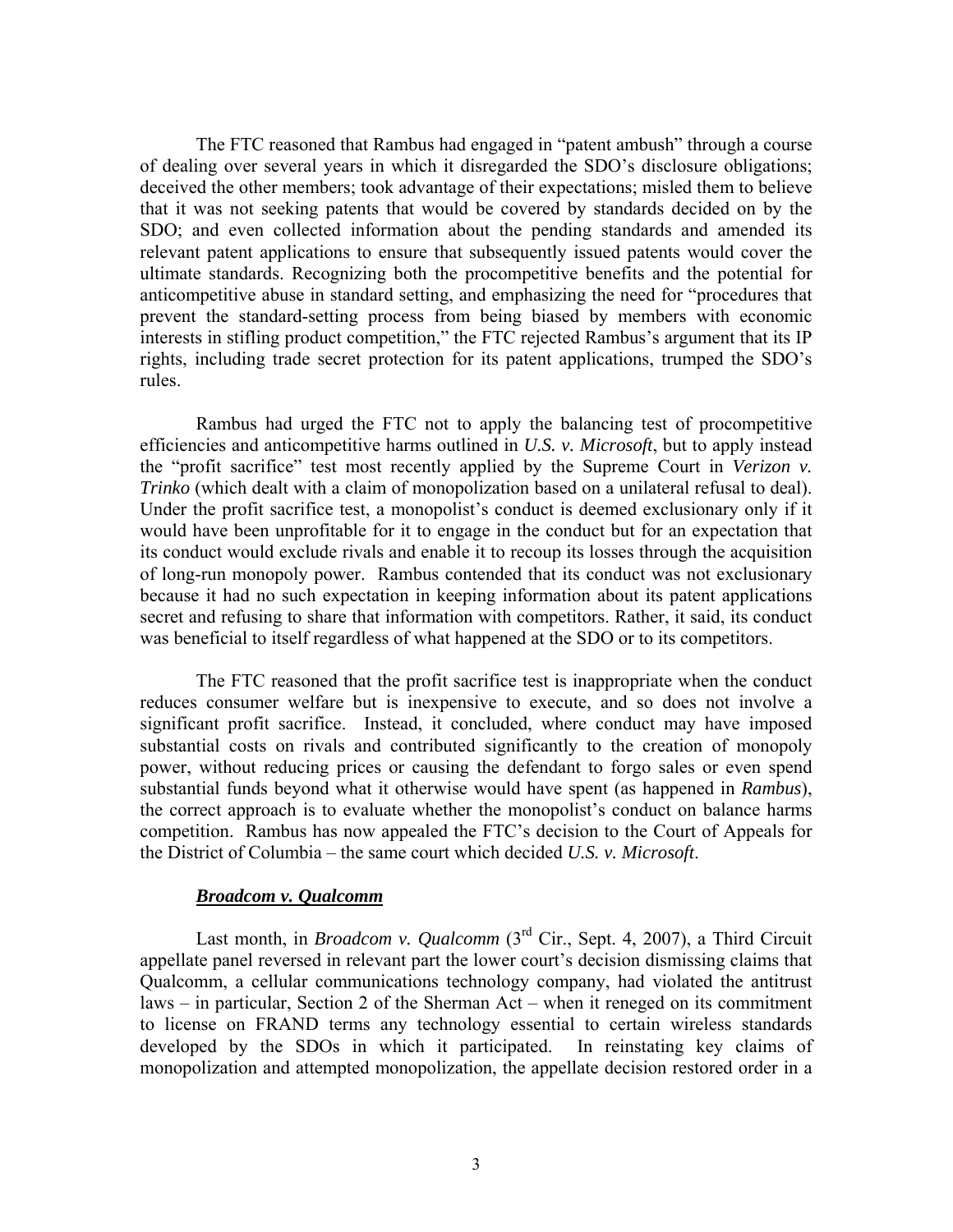case that threatened to challenge the FTC's teachings in *Rambus* and earlier precedent by appearing to make Section 2 monopolization law inapplicable to standard setting conduct.

Qualcomm develops digital wireless communications products based on its code division multiple access (CDMA) digital technology. Broadcom, a semiconductor supplier for wired and wireless communications, alleged that Qualcomm engaged in anticompetitive conduct in the markets for the technology and chipsets that operate cell phones employing wideband CDMA (WCDMA), a third generation technology implemented through a mobile telephone standard known as the universal Mobile Telephone System (UMTS). According to Broadcom (which asserts it needs a license from Qualcomm to compete with its UMTS chipsets), Qualcomm abused the procedures of international (European Technological Standards Institute – ETSI) and U.S. standard setting bodies by failing to license patents deemed essential to WCDMA technology and the UMTS standard, in violation of the SDOs' rules. The standards development bodies adopted the UMTS standard in reliance on Qualcomm's written representation that it would license its patents on FRAND terms.

The precise question (which Qualcomm correctly noted had never been decided by an agency or court) for the court was whether a firm's deceptive inducement of an SDO into adopting a standard by committing to license IP essential to that standard and later, after lock-in has occurred, breaching that commitment by demanding non-FRAND royalties, is actionable anticompetitive conduct under the federal antitrust laws. Citing Supreme Court (*Allied Tube*) and FTC (*Dell*, *Unocal*, *Rambus*) precedent, the Court of Appeals held in the affirmative and applied the following test, listing four necessary elements, for finding such conduct actionable:

> (1) a consensus-oriented private standard-setting environment, (2) an intentionally false promise by a patent holder to license essential proprietary technology on FRAND terms, (3) reliance by an SDO on that promise when including the technology in a standard, and (4) the patent holder's subsequent breach of that promise.

As the court explained, citing *Rambus*, "[d]eception in a consensus-driven private standard-setting environment harms the competitive process by obscuring the costs of including proprietary technology in a standard and increasing the likelihood that patent rights will confer monopoly power on the patent holder."

The appellate court drew a sharp distinction between recent jurisprudence on refusals to deal, especially when supported by intellectual property rights, and mainstream common law and agency precedent in antirust standard setting matters. The district court, in dismissing the action, had characterized the challenged conduct as "a refusal to deal fairly in the wideband CDMA market." As the appellate panel explained, the district court then "rejected this 'basic allegation' as an impermissible attempt to extend the Supreme Court's jurisprudence" on refusals to deal. Based on this logic, the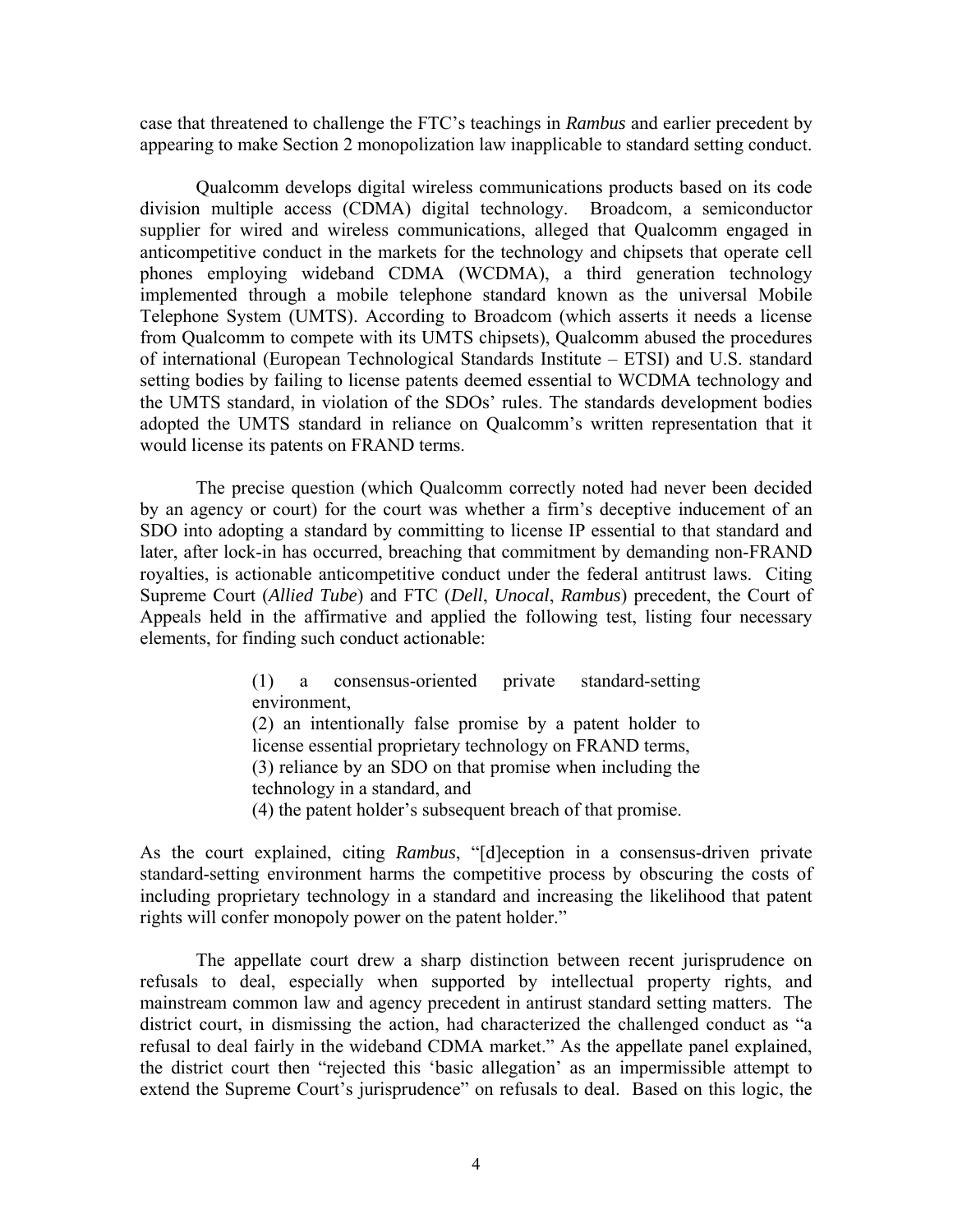lower court, instead of balancing alleged procompetitive efficiencies with anticompetitive harms under the *Microsoft* test, as the FTC did in *Rambus*, explicitly drew inspiration from *Trinko* on unilateral refusals to deal. If the right to refuse to deal with other companies is not unqualified, the district court said, "the Supreme Court has nonetheless been very cautious in recognizing . . . exceptions because of the uncertain virtue of forced sharing and the difficulty of identifying and remedying anticompetitive conduct by a single firm." On this authority, and in reliance on Qualcomm's broad IP rights as a patent owner, the court reasoned that "reviewing and supervising the terms upon which Qualcomm licenses its patents and offers to sell its UMTS chipset may be beyond the effective control of the court under the antitrust laws."

For purposes of the motion, the lower court accepted that the SDO had decided on the UMTS standard in reliance on Qualcomm's commitment to license its patents on FRAND terms and that Qualcomm had reneged on its licensing commitment.<sup>2</sup> It also recognized that Qualcomm's "alleged 'inducement' of the [SDO] may be considered anticompetitive conduct in the sense that a false promise biased the [SDO] in Qualcomm's favor, to the detriment of those patent-holders competing to have their patents incorporated into the standard."

Thus, in both *Rambus* and *Qualcomm*, the defendant was deemed to have engaged in deception – either by failing to make the necessary disclosure (*Rambus*) or by falsely inducing the other participants to rely on, and failing to fulfill, its licensing commitment (*Qualcomm*). The FTC found that Rambus's deceptive conduct distorted the standard setting process and enabled it to monopolize the relevant markets by locking in its competitors to a standard which it then controlled through its patents. In *Qualcomm*, even the lower court similarly found that Qualcomm had falsely induced other members of the SDO to choose its technology as the standard in reliance on its licensing commitment. When it became clear that Qualcomm would not honor its commitment, the industry could not turn back; it was locked in to technology which Qualcomm controlled and which made it a monopolist in the relevant market *precisely because* the industry had chosen UMTS as the standard in reliance on Qualcomm's false commitments.

But the district court in *Qualcomm* tacked away from *Rambus* in holding that the false promise was not actionable under antitrust law, even if it may be actionable under another theory, such as breach of contract. The lower court reasoned, in the words of the appellate panel, that Broadcom failed to state a claim for monopolization "because Qualcomm enjoyed a legally-sanctioned monopoly in its patented technology, and . . . this monopoly conferred the right to exclude competition and set the terms by which that technology was distributed."3 The appellate panel rejected this approach, noting that the

 $\overline{a}$ 

<sup>&</sup>lt;sup>2</sup> The court thus put aside for purposes of the motion the vexed question of what constitutes FRAND.

This argument calls to mind Microsoft's losing argument (with respect to licensing *not* in a standard setting context) to the Court of First Instance in its appeal of the European Commission's judgment and fine that it had an absolute right to refuse to provide interoperability information to Sun Microsystems because the information was protected by intellectual property rights. Similarly, in the DOJ case against Microsoft, the Court of Appeals considered and (swiftly) rejected the company's contention that copyright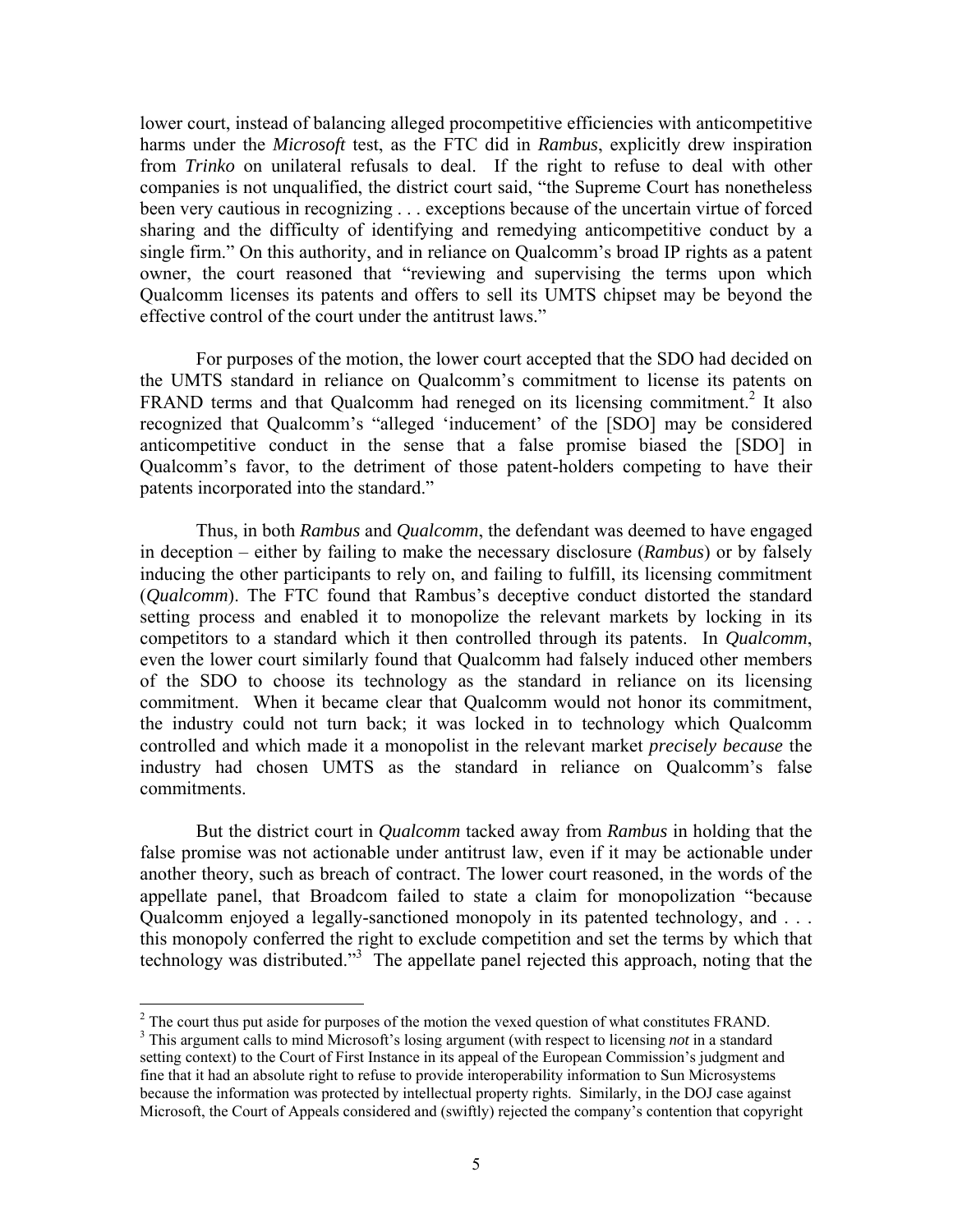case did *not* involve a refusal to deal (and that Qualcomm itself had "conceded as much" at oral argument).<sup>4</sup>

Next, the lower court had also reasoned that the inclusion of Qualcomm's WCDMA technology in the UMTS standard, even though based on false promises by Qualcomm, did not constitute antitrust harm to competition because the loss or preclusion of competition in this market came about not because of Qualcomm's false inducement, but because the choice of *some* standard inevitably results in the loss of competition. That is, it was the choice of a standard, not Qualcomm's conduct, that resulted in the loss of competition, in the view of the court. But this reasoning collapses as a matter of antitrust analysis because it ignores the difference between competition for the standard on the merits and competition for the standard that has been distorted through deception in a collaborative setting. Thus, as the appellate panel noted, the lower court did not even discuss the possibility that the FRAND commitments that the relevant SDOs required "were intended as a bulwark against unlawful monopoly." As the FTC said in *Rambus*: "We cannot stress too strongly the importance we place on the fact that the challenged conduct occurred in the context of a standard-setting process in which members expected each other to act cooperatively."

To accept the reasoning of the district court in *Qualcomm* would mean accepting that the elimination of competition that inevitably results from the choice of a standard – whatever standard – somehow inoculates from antitrust scrutiny a member's willful distortion of standard setting that has induced other SDO members to select its particular technology as the standard. The fact that competition will inevitably be lost due to a fair selection of a standard does not excuse a loss of competition due to a distortion of the standard setting process, any more than a loss of competition through competition on the merits would excuse a loss of competition through illegal monopolization. It goes without saying that competition will be lost when a standard is chosen. But surely that doesn't preclude the application of antitrust law. The harm to competition that is the focus of antitrust law in these circumstances concerns the integrity of the selection process for the standard, not the loss of competition that naturally results from the choice of a standard. The district court looked through the wrong end of the glass, misconceived the "harm to competition" at issue in standard setting, and was rightly reversed.

As a corollary to this misconception, and to its reliance on *Trinko*, the lower court also read too much into IP rights in the context of SDOs that impose disclosure and licensing restrictions as a condition of participation. The court was clearly correct in saying that "Qualcomm's 'power' to control the licensing of its patents is derived from the rights it enjoys as a patent-holder." After all, a patentee is statutorily entitled to

conferred an absolute right to place whatever conditions it wanted on its customers' use of the Windows operating system. 4

 $<sup>4</sup>$  It added, however, that even under a refusal to deal analysis, as construed by the latest Supreme Court</sup> authority in this area (*Trinko*), it would still find the claims actionable because Qualcomm is alleged to have actively marketed its WCDMA technology for inclusion in an industry-wide standard (analogous to engaging in a voluntary course of prior dealing with its rivals, as required by *Trinko*) and to have voluntarily agreed to license that technology on FRAND terms (as the price for participation in the relevant SDOs).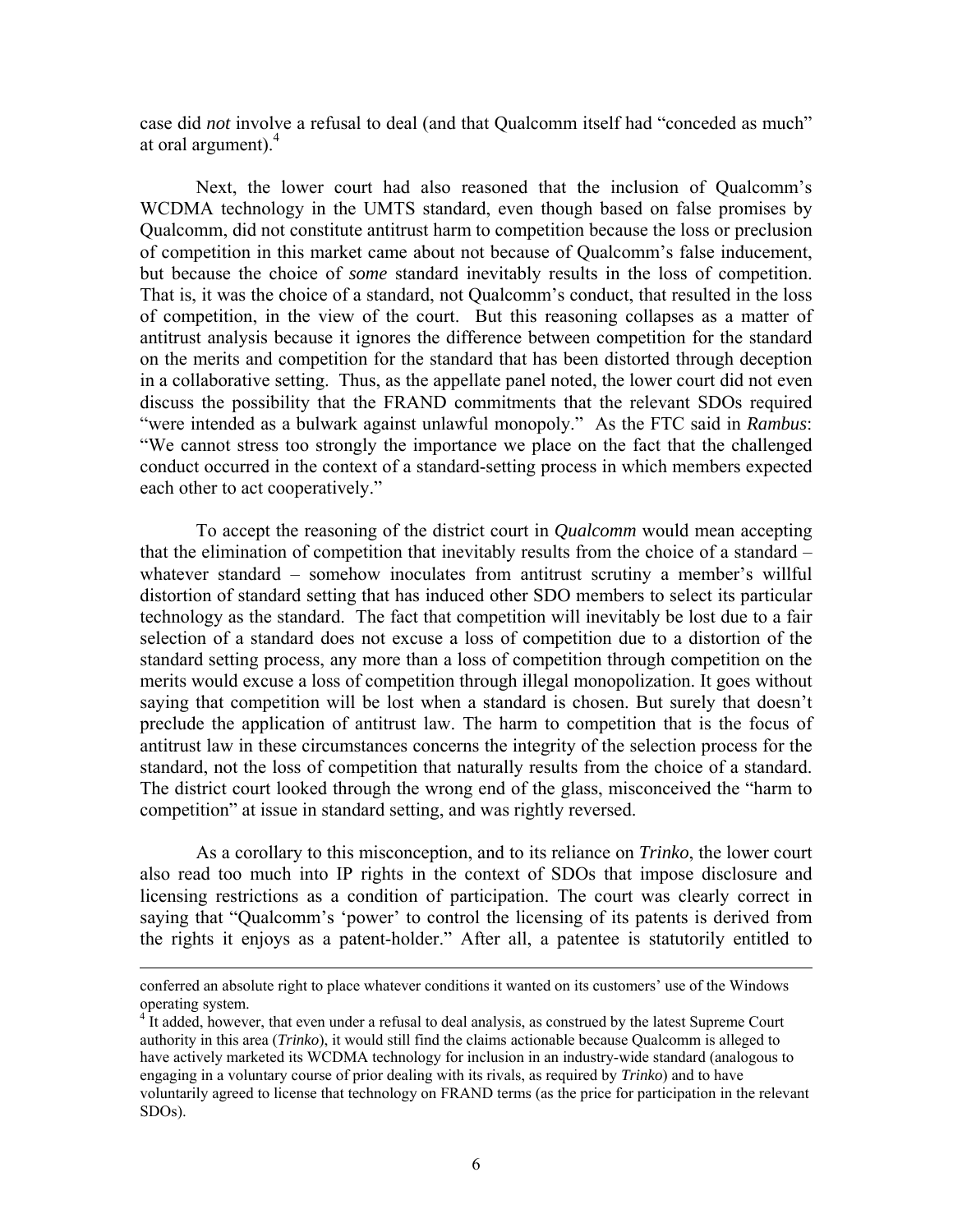license on terms of its choosing, or to refuse to license altogether. But the district court painted with too broad a brush in saying that "[t]he adoption of an industry standard neither diminishes nor augments this exclusionary right." First, the exclusionary right is qualified when the patentee submits to a licensing commitment as a condition of its participation in an SDO. Second, as the appellate court put it, the lower court "failed to recognize that even if adoption of the UMTS standard did not expand Qualcomm's exclusionary rights as a patent holder, it nevertheless significantly expanded Qualcomm's *market power* by eliminating alternatives to its patented technology." (Emphasis added.)

## **A twist on causation**

Finally, it should be noted that the appellate decision may suggest a slight change of view in the nature of a plaintiff's burden on causation with respect to antitrust allegations of abuse of standard setting. Litigants in the past, including both Qualcomm and Rambus, have sensibly argued that there can be no antitrust harm from their alleged abuse of the standard setting process (e.g., patent hold-up, as in *Rambus*, or a breach of FRAND commitments, as in *Qualcomm*) if there are no alternative technologies available as choices for the standard – because the choice of the defendant's technology would then be inevitable. In other words, with or without the alleged abuse, the other members of the SDO would have no choice but to select the defendant's technology as the standard – and the plaintiff therefore could not show that it necessarily was the defendant's anticompetitive conduct that caused the choice of its technology as the standard.

Although the burden rests initially with the plaintiff to show plausible alternatives, to counter the argument that the choice of the defendant's technology was inevitable, the appellate court in *Qualcomm* may have opened the door to a slight shading of the conventional causation argument. The logic is as follows: Almost all private SDOs, including those at issue in *Qualcomm*, prohibit their members from selecting as a standard the technology of a firm that does not give a FRAND commitment. Thus, the court states, "even if Qualcomm's WCDMA technology was the *only* candidate for inclusion in the standard, it still would not have been selected by the relevant SDOs absent a FRAND commitment," because their members were prohibited from making such a selection by the SDO rules. (Emphasis added.) That is, the SDO members need not in fact have selected any technology as a standard. In this respect, the choice of Qualcomm's technology was not inevitable because the other SDO members could not have chosen it absent Qualcomm's FRAND commitments.

Of course, however, Qualcomm did make FRAND commitments. Thus, in the absence of alternative technologies, does the logic of the court's point collapse just because a FRAND commitment *has* been given, albeit falsely? Clearly, if members knew in advance that a fellow participant, such as Qualcomm, was going to breach its commitment, they would never select its technology as a standard in the first place. Thus, when a defendant argues that its alleged breach of its FRAND commitment is of no antitrust consequence if there are no alternative technologies, it is effectively arguing that even if it had given no FRAND commitment (which is the logical equivalent of breaching